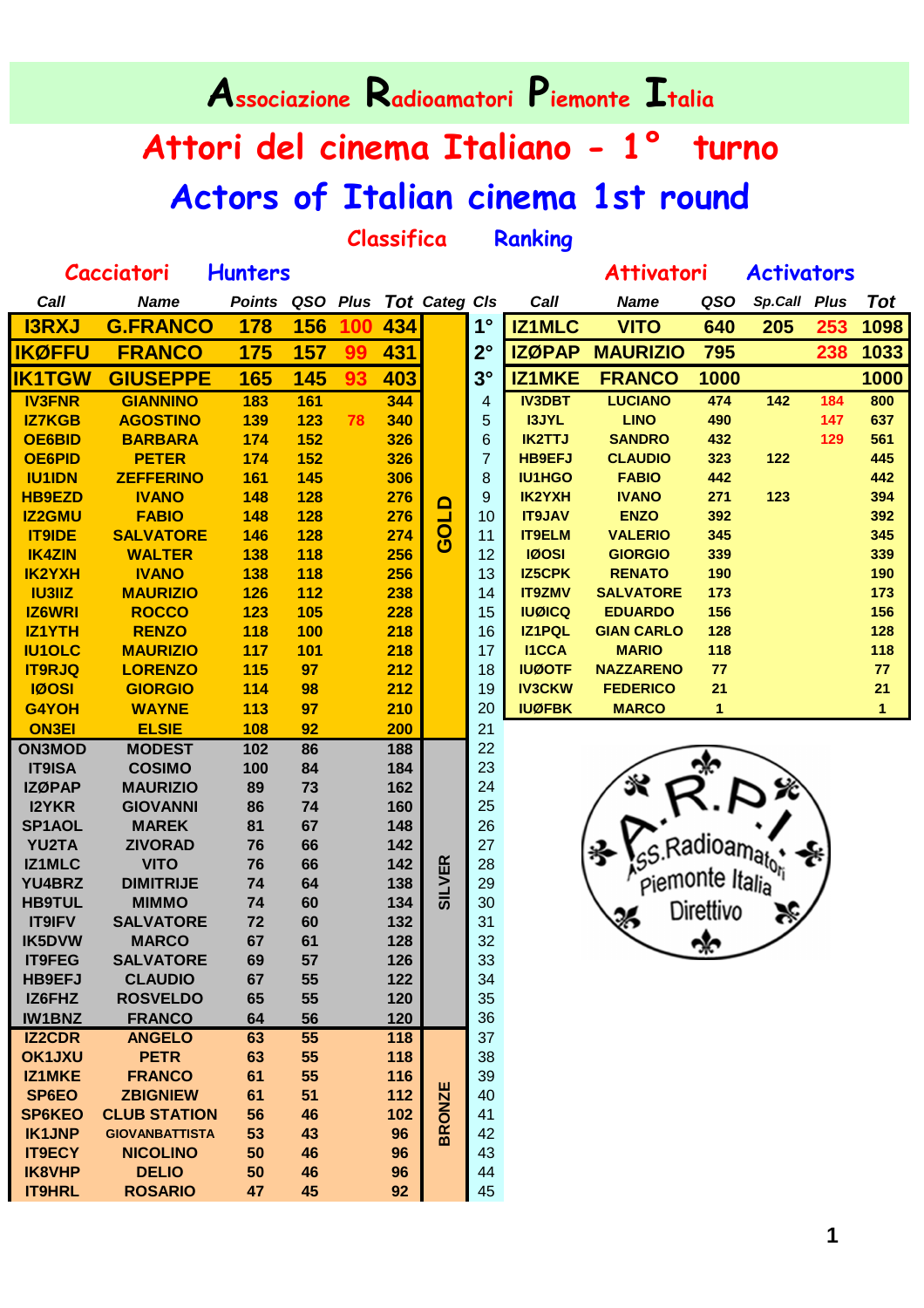| <b>S51ST</b>  | <b>LJUBO</b>          | 46 | 44 | 90 |              | 46  |
|---------------|-----------------------|----|----|----|--------------|-----|
|               |                       | 46 | 42 |    |              | 47  |
| <b>IV3TES</b> | <b>WALTER</b>         |    |    | 88 |              |     |
| <b>IU1HGO</b> | <b>FABIO</b>          | 46 | 40 | 86 |              | 48  |
| <b>OK1ANN</b> | <b>VLADIMIR</b>       | 44 | 38 | 82 |              | 49  |
| <b>IT9LFQ</b> | <b>RENATO</b>         | 43 | 39 | 82 |              | 50  |
| <b>IW3HWC</b> | <b>MARCO</b>          | 44 | 38 | 82 |              | 51  |
| <b>EA3GLQ</b> | <b>PEDRO</b>          | 44 | 36 | 80 |              | 52  |
| <b>OK1KRJ</b> | <b>RADIOCLUB</b>      | 42 | 36 | 78 | ш            | 53  |
| <b>IZØARL</b> | <b>MAURIZIO</b>       | 39 | 37 | 76 |              | 54  |
|               |                       |    |    |    | <b>BRONZ</b> |     |
| <b>ISØIGU</b> | <b>MARCO</b>          | 39 | 35 | 74 |              | 55  |
| LZ1BY         | <b>DIMITAR</b>        | 42 | 30 | 72 |              | 56  |
| <b>IU5MPR</b> | <b>FAUSTO</b>         | 36 | 34 | 70 |              | 57  |
| <b>I8URR</b>  | <b>ANTONIO</b>        | 35 | 31 | 66 |              | 58  |
| <b>EA7IRV</b> | <b>AGUS</b>           | 35 | 31 | 66 |              | 59  |
| IQ8PZ         | <b>A.R.I. POTENZA</b> | 35 | 31 | 66 |              | 60  |
| <b>HB9HOZ</b> | <b>BARTOLOMEO</b>     | 36 | 26 | 62 |              | 61  |
| <b>IW2KIC</b> | <b>BARTOLOMEO</b>     |    | 25 | 60 |              | 62  |
|               |                       | 35 |    |    |              |     |
| <b>IU2LUH</b> | <b>GIULIANO</b>       | 32 | 26 | 58 |              | 63  |
| <b>IZ1ANK</b> | <b>STEFANO</b>        | 31 | 27 | 58 |              | 64  |
| <b>IK2TTJ</b> | <b>SANDRO</b>         | 30 | 26 | 56 |              | 65  |
| <b>I2HGV</b>  | <b>VINCENZO</b>       | 32 | 24 | 56 |              | 66  |
| <b>I1CCA</b>  | <b>MARIO</b>          | 30 | 26 | 56 |              | 67  |
| <b>SP5GEO</b> | <b>JERZY</b>          | 30 | 24 | 54 |              | 68  |
| <b>IZ5RWM</b> | <b>GIUSEPPE</b>       | 27 | 23 | 50 |              | 69  |
|               |                       |    |    |    |              |     |
| <b>IZ7DOK</b> | <b>MARCO</b>          | 27 | 23 | 50 |              | 70  |
| <b>IU4DAI</b> | <b>GIANNI</b>         | 26 | 24 | 50 |              | 71  |
| <b>IV3DBT</b> | <b>LUCIANO</b>        | 27 | 21 | 48 |              | 72  |
| <b>IK7VKC</b> | <b>ADAMO</b>          | 24 | 24 | 48 |              | 73  |
| <b>IK1YLK</b> | <b>VINCENZO</b>       | 24 | 24 | 48 |              | 74  |
| 9A1CC         | <b>MARIN</b>          | 26 | 22 | 48 |              | 75  |
| <b>IV3HSV</b> | <b>EZIO</b>           | 25 | 23 | 48 |              | 76  |
| <b>IUØKNS</b> | <b>MARCELLO</b>       |    |    | 46 |              |     |
|               |                       | 23 | 23 |    |              | 77  |
| <b>IT9ZMV</b> | <b>SALVATORE</b>      | 23 | 21 | 44 |              | 78  |
| <b>IZ2LUS</b> | <b>FABRIZIO</b>       | 23 | 21 | 44 |              | 79  |
| <b>IT9ELM</b> | <b>VALERIO</b>        | 25 | 19 | 44 |              | 80  |
| <b>F4GLR</b>  | <b>DANIELLE</b>       | 21 | 21 | 42 |              | 81  |
| <b>IU6OLM</b> | <b>RENATO</b>         | 21 | 21 | 42 |              | 82  |
| <b>IQ1QQ</b>  | <b>A.R.P.I.</b>       | 21 | 21 | 42 |              | 83  |
| <b>IT9JAV</b> | <b>ENZO</b>           | 22 | 18 | 40 | AWARD        | 84  |
|               | <b>FRANCESCO</b>      | 20 | 20 | 40 |              | 85  |
| <b>IK4FJE</b> |                       |    |    |    |              |     |
| <b>IK1MOP</b> | <b>VITTORIO</b>       | 20 | 20 | 40 |              | 86  |
| <b>IKØPFJ</b> | <b>ROBERTO</b>        | 21 | 19 | 40 |              | 87  |
| <b>ISØIYV</b> | <b>ROBERTO</b>        | 21 | 19 | 40 |              | 88  |
| <b>ON3LTE</b> | <b>PIERRE</b>         | 23 | 17 | 40 |              | 89  |
| <b>IZ1TNI</b> | <b>FRANCESCO</b>      | 22 | 14 | 36 |              | 90  |
| <b>YT2MMP</b> | <b>MILOSAV</b>        | 20 | 16 | 36 |              | 91  |
| <b>F4WDF</b>  | <b>MILOSAV</b>        | 19 | 15 | 34 |              | 92  |
| <b>IU6QLJ</b> |                       | 19 | 15 | 34 |              | 93  |
|               |                       |    |    |    |              |     |
| <b>HB9RL</b>  | <b>RADIO CLUB</b>     | 19 | 13 | 32 |              | 94  |
| <b>DG3AWF</b> | <b>JOACHIM</b>        | 17 | 15 | 32 |              | 95  |
| <b>IU3QFC</b> | <b>MARCELLO</b>       | 17 | 15 | 32 |              | 96  |
| <b>IZ1PKT</b> | <b>GIAN FRANCO</b>    | 15 | 15 | 30 |              | 97  |
| <b>IZ10SZ</b> | <b>PIETRO</b>         | 15 | 15 | 30 |              | 98  |
| <b>IV3CKW</b> | <b>FEDERICO</b>       | 17 | 13 | 30 |              | 99  |
| <b>IT9ZQO</b> | <b>MATTEO</b>         | 15 | 15 | 30 |              | 100 |
| <b>IZ1NKM</b> | <b>GIUSEPPE</b>       | 18 | 12 | 30 |              | 101 |
|               |                       |    |    |    |              |     |
| <b>IU1IDX</b> | <b>ERNESTO</b>        | 15 | 15 | 30 |              | 102 |
| <b>IZ2MHO</b> | <b>BRUNO</b>          | 15 | 15 | 30 |              | 103 |
| <b>IU1BLG</b> | <b>NELLO</b>          | 15 | 15 | 30 |              | 104 |
| I4JHG         | <b>RAINIERO</b>       | 15 | 13 | 28 |              | 105 |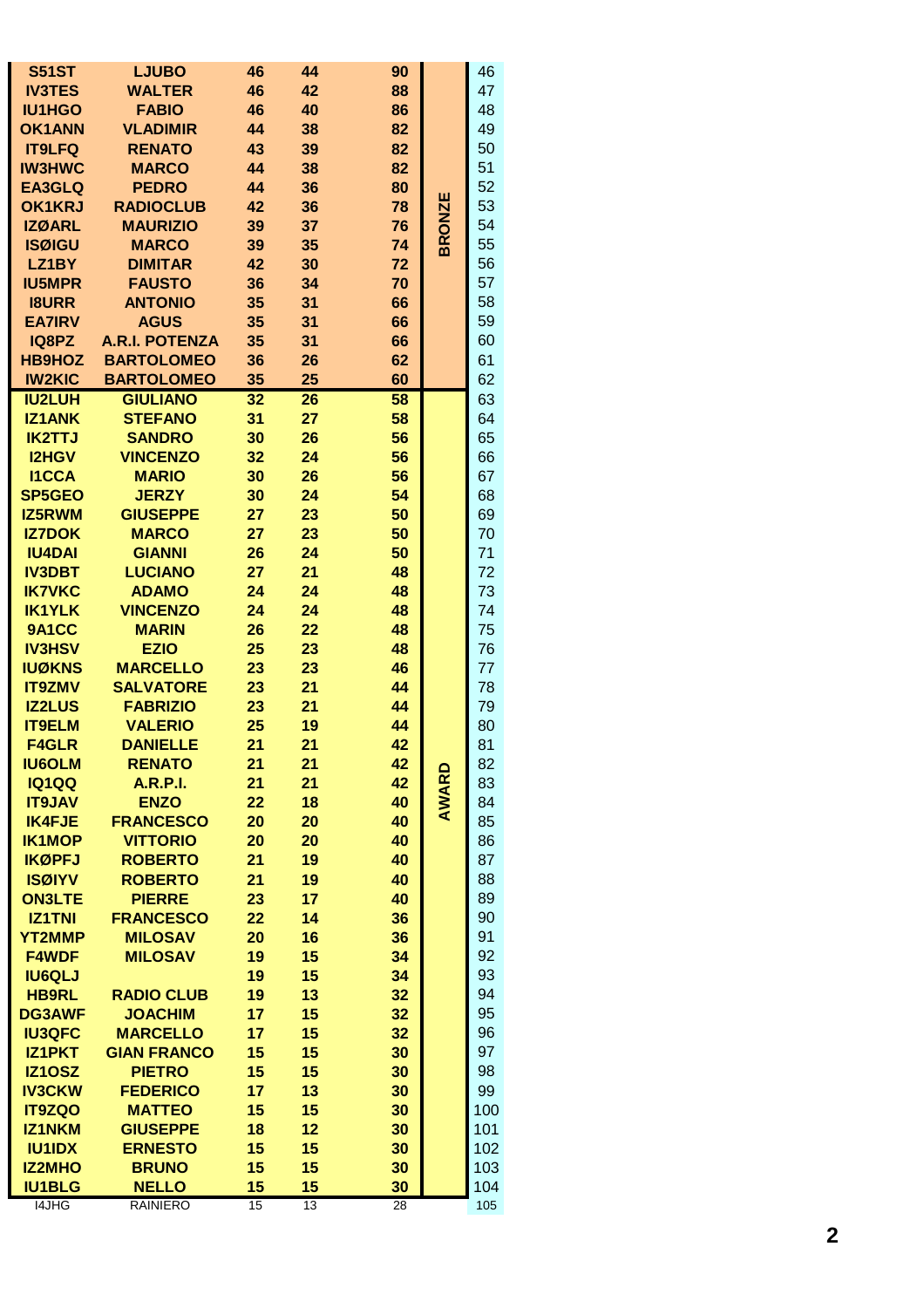| IU2NRC                         | <b>MAURO</b>                     | 14       | 14     | 28       | 106        |
|--------------------------------|----------------------------------|----------|--------|----------|------------|
| IZ1ERV                         | <b>GIUSEPPE</b>                  | 17       | 11     | 28       | 107        |
| F5MGS                          | <b>JEAN</b>                      | 14       | 12     | 26       | 108        |
| IT9GND                         | <b>GIUSEPPE</b>                  | 14       | 12     | 26       | 109        |
| IU1BOR                         | <b>ANDREA</b>                    | 15       | 11     | 26       | 110        |
| I3JYL                          | <b>LINO</b>                      | 12       | 12     | 24       | 111        |
| <b>IK2JTS</b>                  | ANGELO                           | 12       | 12     | 24       | 112        |
| I2KKD                          | <b>NELLO</b>                     | 12       | 12     | 24       | 113        |
| <b>IØKHY</b>                   | <b>CLAUDIO</b>                   | 12       | 10     | 22       | 114        |
| EA6PT                          | <b>DAMIA</b>                     | 11       | 11     | 22       | 115        |
| IZ1UMI                         | <b>CESARE</b>                    | 13       | 9      | 22       | 116        |
| <b>IZØEVA</b>                  | <b>DAVIDE</b>                    | 12       | 10     | 22       | 117        |
| IW5ABB                         | <b>MARCELLO</b>                  | 10       | 10     | 20       | 118        |
| <b>IW8RDW</b>                  | <b>ANTONIO</b>                   | 11       | 9      | 20       | 119        |
| IZ1PQL                         | <b>GIAN CARLO</b>                | 11       | 9      | 20       | 120        |
| IU1NHC                         | <b>GIANFRANCO</b>                | 11       | 9      | 20       | 121        |
| IU5GBP                         | <b>FANTINI</b>                   | 11       | 9      | 20       | 122        |
| IU5FBV                         | <b>ROLANDO</b>                   | 11       | 9      | 20       | 123        |
| <b>IT9CIT</b>                  | <b>FRANCESCO</b>                 | 10       | 10     | 20       | 124        |
| <b>IØUVP</b>                   | <b>VINCENZO</b>                  | 11       | 9      | 20       | 125        |
| <b>IUØFBK</b>                  | <b>MARCO</b>                     | 10       | 10     | 20       | 126        |
| I5LRW                          | <b>PIETRO</b>                    | 9        | 9      | 18       | 127<br>128 |
| S52MZ<br>IW8EDA                | <b>MARIJAN</b><br><b>FILIPPO</b> | 10<br>11 | 8<br>7 | 18       |            |
|                                | <b>ROBERTO</b>                   |          |        | 18       | 129        |
| <b>IT9JPR</b><br><b>IW3RKJ</b> | <b>ROBERTO</b>                   | 10<br>9  | 8<br>9 | 18<br>18 | 130<br>131 |
| <b>IN3IIR</b>                  | <b>EDOARDO</b>                   | 10       | 8      | 18       | 132        |
| IT9QPF                         | PIETRO                           | 9        | 9      | 18       | 133        |
| IZ4JIF                         | <b>DAVIDE</b>                    | 9        | 9      | 18       | 134        |
| <b>IUØPXM</b>                  | <b>SANDRO</b>                    | 10       | 8      | 18       | 135        |
| YO5OSF                         | <b>SORIN</b>                     | 9        | 9      | 18       | 136        |
| IT9AAK                         | SALVATORE                        | 9        | 9      | 18       | 137        |
| <b>IK6VNU</b>                  | LUIGI                            | 11       | 7      | 18       | 138        |
| <b>IK8NKQ</b>                  | <b>ROCCO</b>                     | 9        | 9      | 18       | 139        |
| IW3IDX                         | <b>DAVIDE</b>                    | 10       | 6      | 16       | 140        |
| IQ6EZ                          | A.R.I. AVEZZANO                  | 10       | 6      | 16       | 141        |
| IW2FVN                         | <b>MARIO</b>                     | 9        | 7      | 16       | 142        |
| <b>IZØMIY</b>                  | <b>MARCO</b>                     | 10       | 6      | 16       | 143        |
| IZ8KPT                         | <b>FRANCESCO</b>                 | 9        | 7      | 16       | 144        |
| EA5JHW                         | <b>FRANCISCO</b>                 | 9        | 7      | 16       | 145        |
| <b>HB9HKK</b>                  | <b>GIAN PAOLO</b>                | 8        | 8      | 16       | 146        |
| IZ1RFK                         | SILVANO                          | 9        | 7      | 16       | 147        |
| <b>IN3RYE</b>                  | <b>GIUSEPPE</b>                  | 10       | 6      | 16       | 148        |
| IU5FPO                         | <b>ANDREA</b>                    | 9        | 7      | 16       | 149        |
| <b>IWØHOQ</b>                  | <b>ALBERTO</b>                   | 8        | 8      | 16       | 150        |
| IZ6RIG                         | <b>ANTONIO</b>                   | 8        | 8      | 16       | 151        |
| <b>IZØANF</b>                  | <b>EMANUELE</b>                  | 8        | 8      | 16       | 152        |
| <b>IWØQLQ</b>                  | CARLO                            | 9        | 7      | 16       | 153        |
| <b>DL1NKS</b>                  | <b>STEFAN</b>                    | 9        | 7      | 16       | 154        |
| <b>ISØIGM</b>                  | <b>MARIO</b>                     | 9        | 5      | 14       | 155        |
| <b>IUØPXO</b>                  | <b>MARCELLO</b>                  | 8        | 6      | 14       | 156        |
| EA1GM                          | <b>FERNANDO</b>                  | 7        | 7      | 14       | 157        |
| IZ5MJO                         | <b>MARCO</b>                     | 8        | 6      | 14       | 158        |
| IU8AZS                         | <b>LUIGI</b>                     | 7        | 7      | 14       | 159        |
| IZ1TNA                         | <b>PAOLO</b>                     | 7        | 7      | 14       | 160        |
| IZ1JLK                         | LUCIANO                          | 8        | 6      | 14       | 161        |
| <b>IT9JGX</b>                  | <b>FRANCESCO</b>                 | 7        | 7      | 14       | 162        |
| <b>IW6NSG</b>                  | ALDO                             | 6        | 6      | 12       | 163        |
| <b>IK2UIG</b>                  | VALENTINO                        | 6        | 6      | 12       | 164        |
| <b>IU8ALB</b>                  | <b>ROSARIO</b>                   | 6        | 6      | 12       | 165        |
| HB9/IQ1QQ                      | A.R.P.I.                         | 6        | 6      | 12       | 166        |
| OE3GDS                         | <b>GERHARD</b><br><b>JULIAN</b>  | 8        | 4      | 12       | 167        |
| EA3QA<br>IU1OLJ                | <b>RENZO</b>                     | 6<br>6   | 6<br>6 | 12<br>12 | 168<br>169 |
| <b>IT9IOP</b>                  | <b>GIOACCHINO</b>                | 7        | 5      | 12       | 170        |
| IQ <sub>2</sub> CX             | RADIO CLUB                       | 7        | 5      | 12       | 171        |
| <b>IK4UXA</b>                  | <b>STEFANO</b>                   | 6        | 6      | 12       | 172        |
| IT9YMM                         | <b>ANTONINO</b>                  | 6        | 6      | 12       | 173        |
|                                |                                  |          |        |          |            |